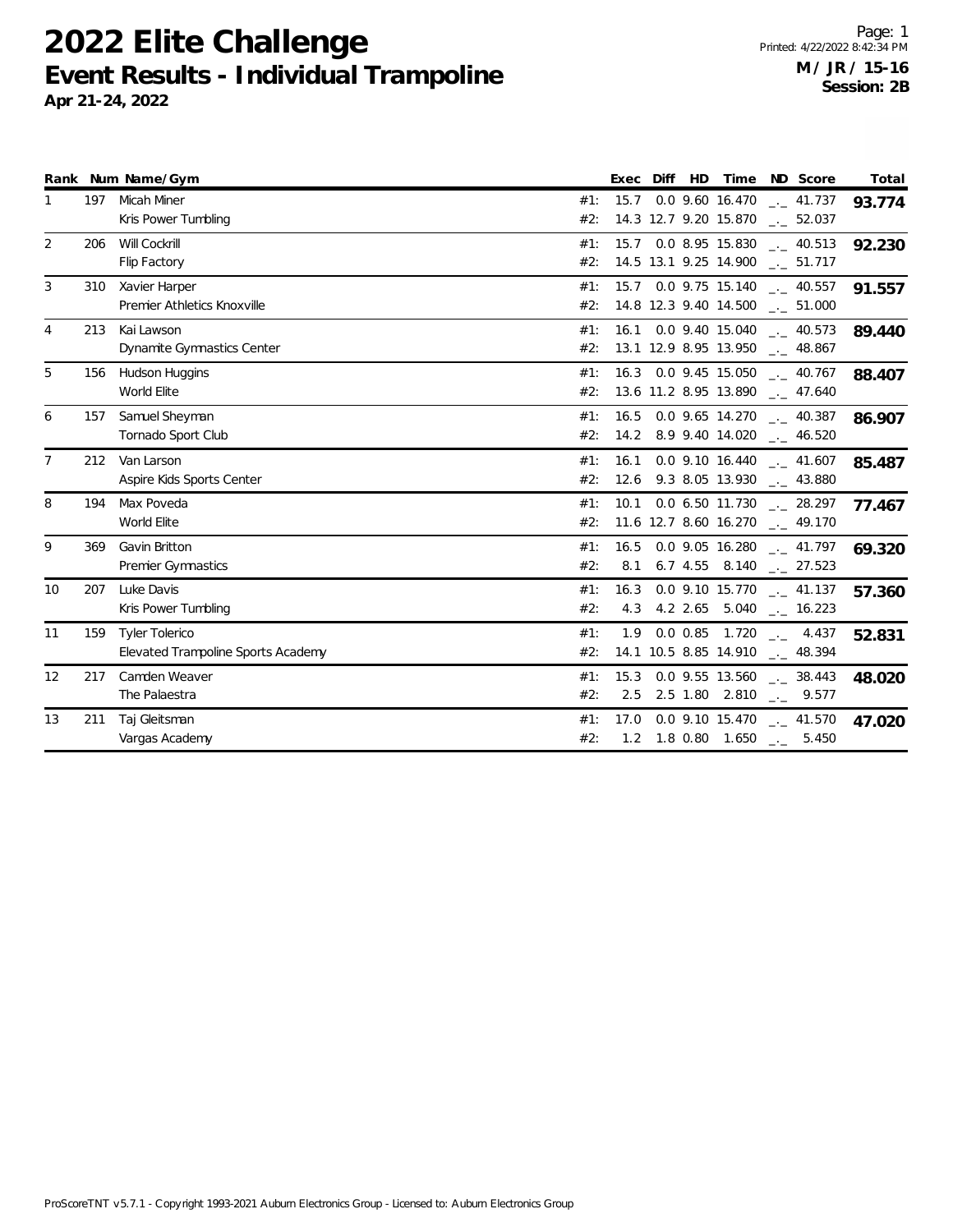## **2022 Elite Challenge Event Results - Individual Trampoline Apr 21-24, 2022**

|                |     | Rank Num Name/Gym                      |     | Exec | Diff | HD       | Time                  | ND Score                    | Total  |
|----------------|-----|----------------------------------------|-----|------|------|----------|-----------------------|-----------------------------|--------|
| 1              | 208 | Ava DeHanes                            | #1: | 17.7 |      |          | 0.0 9.40 15.120       | $-2.187$                    | 93.104 |
|                |     | Elite Trampoline Academy               | #2: |      |      |          | 14.3 13.1 8.95 14.600 | $-2$ 50.917                 |        |
| $\overline{2}$ | 209 | Leah Edelman                           | #1: | 17.7 |      |          | 0.0 9.05 15.670       | $-2$ 42.387                 | 93.007 |
|                |     | Elite Trampoline Academy               | #2: |      |      |          | 15.4 12.1 8.90 14.220 | $-2$ 50.620                 |        |
| 3              | 210 | Leah Garafalo                          | #1: | 17.8 |      |          | 0.0 9.25 14.850       | $-1$ 41.900                 | 92.620 |
|                |     | Elite Trampoline Academy               | #2: |      |      |          | 14.0 13.5 9.05 14.170 | $\frac{1}{2}$ 50.720        |        |
| 4              | 370 | Kaitlyn Holsapple                      | #1: |      |      |          | 17.2 0.0 9.25 14.350  | $\frac{1}{2}$ 40.800        | 88.530 |
|                |     | Oklahoma Extreme Tumbling & Trampoline | #2: |      |      |          | 14.8 10.0 9.20 13.730 | $-1$ 47.730                 |        |
| 5              | 216 | Isabella Pansano                       | #1: |      |      |          | 17.9 0.0 9.70 13.910  | $\frac{1}{2}$ 41.543        | 88.410 |
|                |     | World Champions Centre                 | #2: |      |      |          | 14.1 10.4 9.40 13.000 | $\frac{1}{2}$ 46.867        |        |
| 6              | 373 | Ashley Sherman                         | #1: | 16.1 |      |          | 0.0 9.15 14.870       | $\frac{1}{2}$ 40.153        | 87.610 |
|                |     | Elite Trampoline Academy               | #2: |      |      |          | 13.9 10.4 9.25 13.940 | $- 47.457$                  |        |
| 7              | 215 | Clara McNew                            | #1: | 15.7 |      |          |                       | 0.0 9.35 14.410 -0.3 39.193 | 86.686 |
|                |     | Fondulac Flyers                        | #2: |      |      |          | 13.9 10.3 9.35 13.910 | $\frac{1}{2}$ 47.493        |        |
| 8              | 198 | Rosalie Thongphay                      | #1: | 15.9 |      |          | 0.0 9.60 14.550       | $-1$ 40.083                 | 86.383 |
|                |     | <b>USA Youth Fitness Center</b>        | #2: |      |      |          | 13.4 10.7 8.50 13.700 | $-2$ 46.300                 |        |
| 9              | 196 | <b>Blake Graham</b>                    | #1: | 14.3 |      |          | 0.0 9.55 13.310       | $-2$ 37.127                 | 83.530 |
|                |     | All American Gymnastics                | #2: | 13.3 |      |          | 9.7 9.35 14.020       | $- - 46.403$                |        |
| 10             | 193 | Isabella Bowman                        | #1: | 14.9 |      |          | 0.0 9.05 14.000       | $-2$ 37.983                 | 82.833 |
|                |     | <b>Integrity Athletics</b>             | #2: | 12.8 |      |          | 9.4 9.10 13.550       | $\frac{1}{2}$ 44.850        |        |
| 11             | 155 | Hana Goulart                           | #1: | 14.7 |      |          | 0.0 9.40 13.840       | $-2$ 37.973                 | 82.173 |
|                |     | Vargas Academy                         | #2: | 12.6 |      |          | 9.5 9.00 13.100       | $-2$ 44.200                 |        |
| 12             | 154 | Caroline Evans                         | #1: | 14.1 |      |          | 0.0 9.10 13.620       | $-2.36.853$                 | 80.730 |
|                |     | Silver Stars Gymnastics                | #2: | 12.1 |      |          | 9.1 9.25 13.460       | $\frac{1}{2}$ 43.877        |        |
| 13             | 158 | Olivia Stecky                          | #1: | 15.1 |      |          | 0.0 9.50 14.640       | $\frac{1}{2}$ 39.207        | 72.430 |
|                |     | CAVU Trampoline                        | #2: | 9.5  |      |          | 7.4 6.35 9.940        | $\frac{1}{2}$ 33.223        |        |
| 14             | 368 | Kate Arakawa                           | #1: | 16.3 |      |          | 0.0 9.20 14.500       | $\frac{1}{2}$ 40.033        | 54.356 |
|                |     | Eagle Gymnastics Academy               | #2: | 3.9  |      |          | 3.4 2.55 4.440        | $-14.323$                   |        |
| 15             | 205 | Samantha Breckenridge                  | #1: | 16.2 |      |          | 0.0 9.70 14.730       | $-2$ 40.630                 | 53.073 |
|                |     | Kris Power Tumbling                    | #2: | 3.3  |      |          | 2.6 2.70 3.810        | $-12.443$                   |        |
| 16             | 372 | Logan McCoy                            | #1: | 17.7 |      |          | 0.0 9.25 15.530       | $-2$ 42.447                 | 53.064 |
|                |     | Elite Trampoline Academy               | #2: | 3.1  |      |          | 2.7 1.70 3.150        | $-10.617$                   |        |
| 17             | 371 | Rayleigh Huette                        | #1: | 17.1 |      |          | 0.0 9.35 15.430       | $-$ 41.847                  | 52.804 |
|                |     | K and L Tumbletown                     | #2: | 3.1  |      | 2.9 1.90 | 3.090                 | $-10.957$                   |        |
| 18             | 214 | Hannah Leder                           | #1: | 14.7 |      |          | 0.0 9.40 13.000       | $\frac{1}{2}$ 37.067        | 41.910 |
|                |     | Integrity Athletics                    | #2: | 1.1  |      |          | 1.5 0.80 1.410        | 4.843<br>$-1$               |        |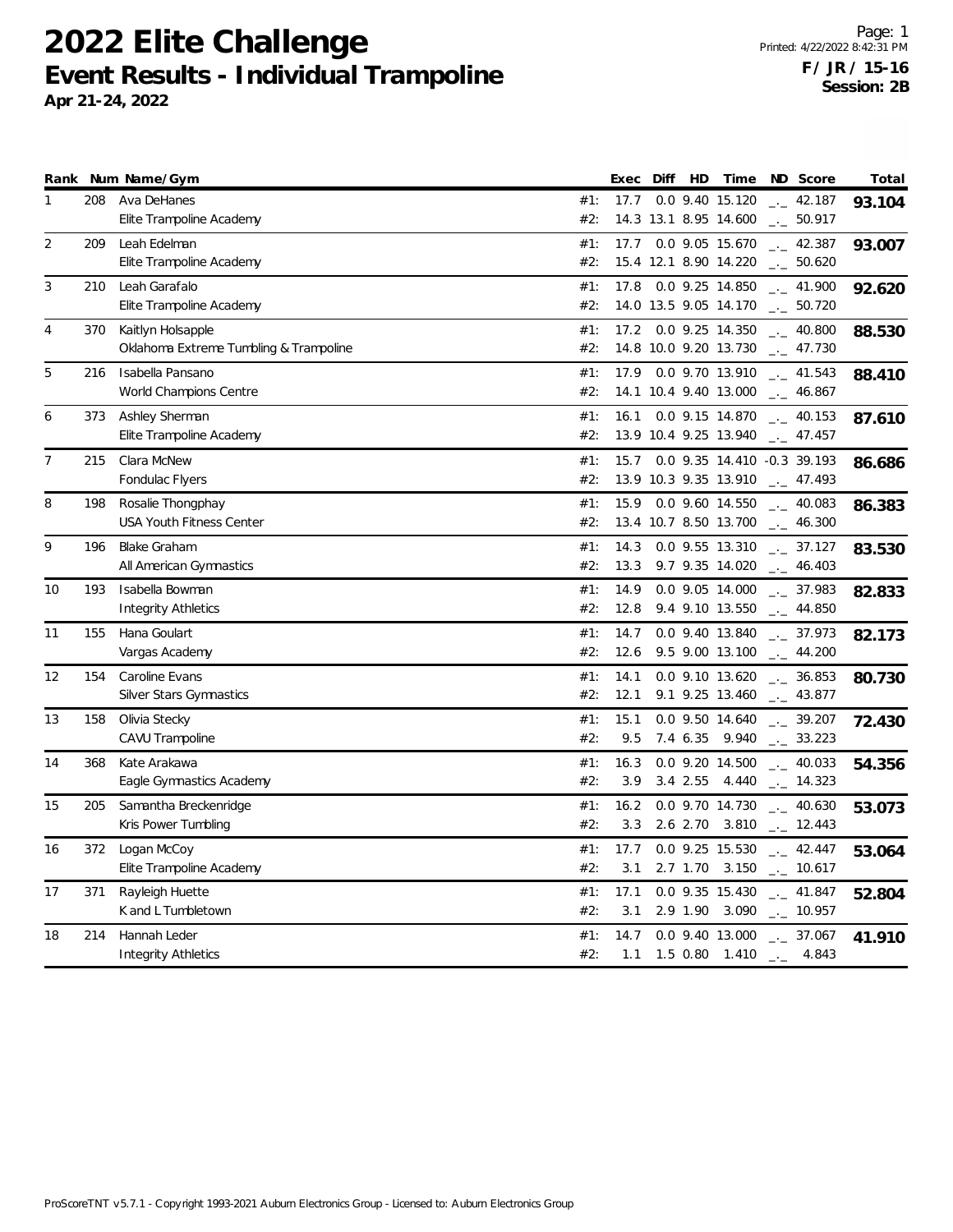**2022 Elite Challenge Event Results - Individual Trampoline**

**Apr 21-24, 2022**

|                |     | Rank Num Name/Gym                                         |            | Exec | Diff | HD | Time                                           | ND Score                                                              | Total  |
|----------------|-----|-----------------------------------------------------------|------------|------|------|----|------------------------------------------------|-----------------------------------------------------------------------|--------|
| 1              | 253 | Ruben Padilla<br>Wasatch T&T                              | #1:<br>#2: |      |      |    | 15.3 17.1 9.40 15.880<br>12.9 18.2 8.70 15.760 | $\frac{1}{2}$ 57.647<br>$-2$ 55.527                                   | 57.647 |
| $\overline{2}$ | 392 | Aliaksei Shostak<br><b>T&amp;T Express</b>                | #1:<br>#2: | 3.2  |      |    | 3.6 1.70 3.510<br>15.1 16.5 8.70 16.560        | $\frac{1}{2}$ 12.010<br>$\frac{1}{2}$ 56.893                          | 56.893 |
| 3              | 390 | <b>Isaac Rowley</b><br>Eagle Gymnastics Academy           | #1:<br>#2: |      |      |    | 15.1 16.2 9.10 16.400<br>13.9 15.8 9.30 15.860 | $\frac{1}{2}$ 56.767<br>$\frac{1}{2}$ 54.893                          | 56.767 |
| 4F             | 387 | Hugo Marin<br><b>T&amp;T Express</b>                      | #1:<br>#2: |      |      |    | 15.7 15.2 9.40 15.200<br>16.1 15.2 9.40 15.900 | $\frac{1}{2}$ 55.467<br>$\frac{1}{2}$ 56.633                          | 56.633 |
| 4              | 382 | Cody Gesuelli<br>Merino Trampoline Gymnastics Academy     | #1:<br>#2: |      |      |    | 13.9 17.3 9.40 15.920<br>13.8 17.1 9.20 15.980 | $\frac{1}{2}$ 56.553<br>$\frac{1}{2}$ 56.080                          | 56.553 |
| 5              | 395 | Elijah Vogel<br>Elevated Trampoline Sports Academy        | #1:<br>#2: |      |      |    | 13.6 17.1 8.60 15.620<br>13.9 17.1 9.50 15.740 | $-2$ 54.920<br>$\frac{1}{2}$ 56.207                                   | 56.207 |
| 6              | 272 | Changa Anderson<br>Silver Stars Gymnastics                | #1:<br>#2: |      |      |    | 14.1 15.6 9.50 15.550<br>14.7 15.6 9.00 16.240 | $\frac{1}{2}$ 54.717<br>$\frac{1}{2}$ 55.507                          | 55.507 |
| $\overline{7}$ | 389 | Zachary Ramacci<br>Twiststars Tumbling & Trampoline       | #1:<br>#2: |      |      |    | 13.9 16.2 9.00 15.860<br>1.5 2.0 1.00 1.710    | $-2$ 54.994<br>6.177<br>$-1$                                          | 54.994 |
| 8              | 378 | Paul Bretscher<br>Merino Trampoline Gymnastics Academy    | #1:<br>#2: |      |      |    | 13.7 16.2 9.40 15.600                          | $_{\rm --}$ 54.867<br>13.3 16.6 9.60 15.560 -0.2 54.893               | 54.893 |
| 9              | 449 | Ryan Maccagnan<br><b>Stars Gymnastics</b>                 | #1:<br>#2: |      |      |    | 15.1 14.4 9.30 15.810                          | $-$ 54.577<br>$15.1$ 14.3 8.90 16.080 $\_\_$ 54.413                   | 54.577 |
| 10             | 388 | AJ Noble<br>North Valley Gymnastics                       | #1:<br>#2: |      |      |    | 13.1 10.9 9.30 14.390                          | 14.3 14.6 9.40 15.060 $\qquad \qquad -53.393$<br>$\frac{1}{2}$ 47.723 | 53.393 |
| 11             | 278 | <b>Trevor Harder</b><br>Carolina Elite Trampoline Academy | #1:<br>#2: |      |      |    | 12.3 15.2 9.30 16.410<br>3.1 3.4 1.80 3.450    | $\sim$ 53.243<br>$\sim$ 11.717                                        | 53.243 |
| 12             | 397 | Lourens Willekes<br>Gyymnastics Central                   | #1:<br>#2: |      |      |    | 13.1 14.1 9.50 16.020                          | $\frac{1}{2}$ 52.753<br>9.9 10.0 6.30 11.410 $\qquad \qquad -2.577$   | 52.753 |
| 13F            | 242 | Rowan Deakin<br>World Elite                               | #1:<br>#2: | 1.5  |      |    | 13.0 14.8 9.40 15.240<br>2.0 0.90 1.720        | $\frac{1}{2}$ 52.440<br>$-$ 6.153                                     | 52.440 |
| 13             | 385 | Joey Isenberg<br>Elite Trampoline Academy                 | #1:<br>#2: |      |      |    | 13.7 12.7 9.00 14.950                          | $\frac{1}{2}$ 50.383<br>13.7 14.2 9.30 15.100 $\qquad \qquad -52.267$ | 52.267 |
| 14             | 277 | Nick Francken<br>Tornado Sport Club                       | #1:<br>#2: |      |      |    | 8.9 9.2 5.30 9.380                             | 14.7 14.4 8.50 14.620 $\frac{1}{2}$ 52.187<br>$\frac{1}{2}$ 32.813    | 52.187 |
| 15             | 384 | Tenma Ide<br>Elevated Trampoline Sports Academy           | #1:<br>#2: |      |      |    | 14.1 13.4 9.10 15.280                          | 13.1 13.4 8.70 15.220 __ 50.453<br>$\frac{1}{2}$ 51.913               | 51.913 |
| 16             | 394 | Derek Therrien<br>Gyymnastics Central                     | #1:<br>#2: |      |      |    | 10.7 14.2 8.90 15.020<br>12.9 14.2 9.20 15.030 | $\frac{1}{2}$ 48.787<br>$\frac{1}{2}$ 51.297                          | 51.297 |
| 17             | 276 | Joshua Cooper<br>World Elite                              | #1:<br>#2: |      |      |    | 12.4 13.8 9.50 14.450<br>11.3 15.8 9.20 13.900 | $\frac{1}{2}$ 50.150<br>$\frac{1}{2}$ 50.233                          | 50.233 |
| 18             | 279 | Tomas Minc<br>Dynamite Gymnastics Center                  | #1:<br>#2: |      |      |    | 9.1 12.1 9.00 14.110<br>12.0 14.2 9.00 14.830  | $-2$ 44.343<br>$\frac{1}{2}$ 50.030                                   | 50.030 |
| 19             | 381 | David Ford<br>Elevated Trampoline Sports Academy          | #1:<br>#2: |      |      |    | 12.2 12.0 8.60 15.760<br>9.1 10.1 6.70 11.220  | $\frac{1}{2}$ 48.560<br>$\sim$ 37.087                                 | 48.560 |
| 20             | 275 | Jeremy Cooper<br>World Elite                              | #1:<br>#2: |      |      |    | 11.3 13.6 9.50 13.940<br>10.9 13.6 9.70 14.150 | $\frac{1}{2}$ 48.373<br>$\frac{1}{2}$ 48.317                          | 48.373 |
| 21             | 274 | Joshua Bly<br><b>Integrity Athletics</b>                  | #1:<br>#2: | 1.3  |      |    | 2.0 0.90 1.670                                 | $\frac{1}{2}$ .<br>5.903<br>5.9 7.0 4.50 7.520 $-24.953$              | 24.953 |

ProScoreTNT v5.7.1 - Copyright 1993-2021 Auburn Electronics Group - Licensed to: Auburn Electronics Group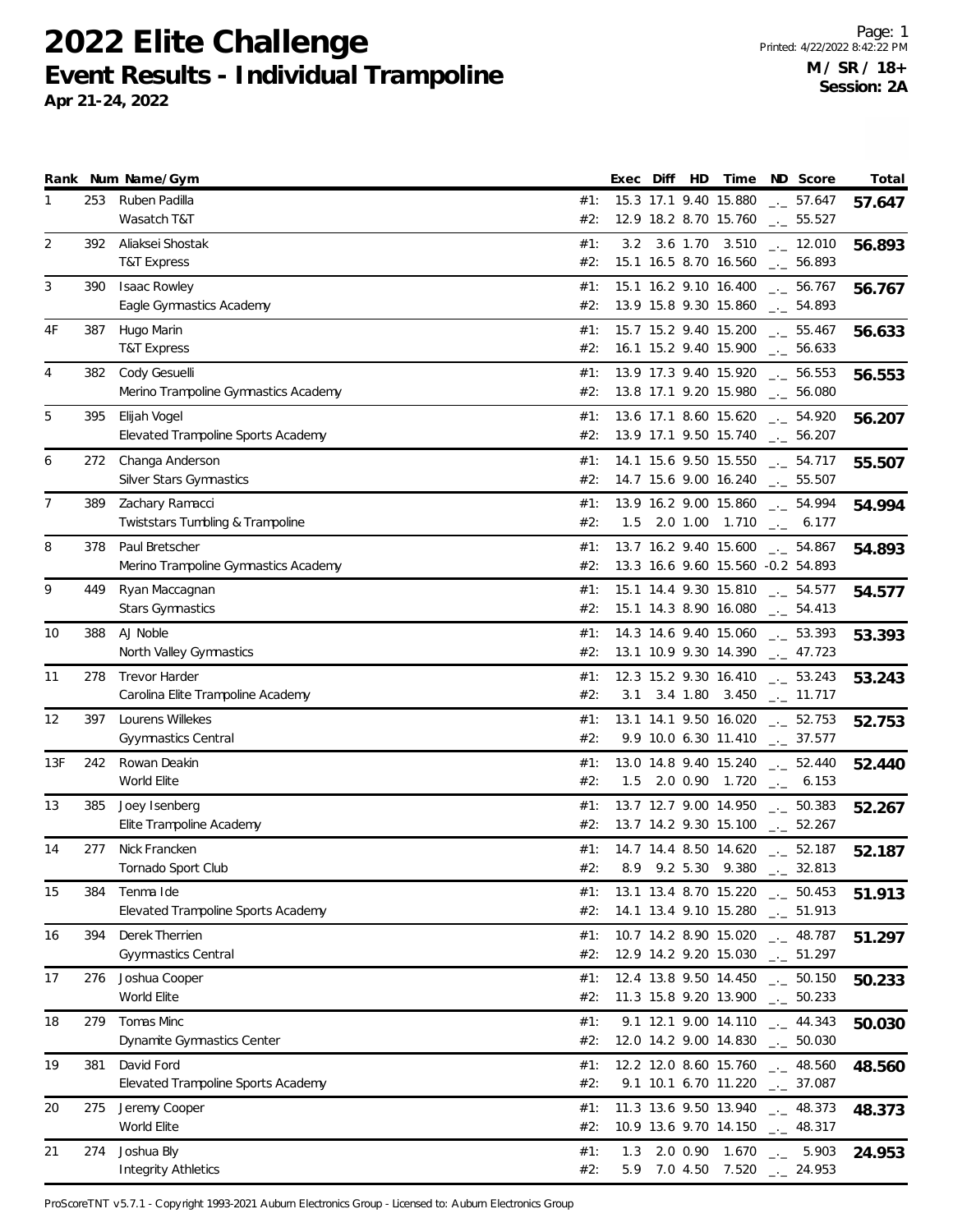## **2022 Elite Challenge Event Results - Individual Trampoline**

|  | Rank Num Name/Gym       |  |  | Exec Diff HD Time ND Score          |  | Total                                    |
|--|-------------------------|--|--|-------------------------------------|--|------------------------------------------|
|  | 22 398 Jace Williams    |  |  |                                     |  | #1: 4.4 5.1 2.80 4.920 $-$ 17.220 17.220 |
|  | North Valley Gymnastics |  |  | $\#2$ : 1.5 2.0 0.70 1.690 __ 5.857 |  |                                          |